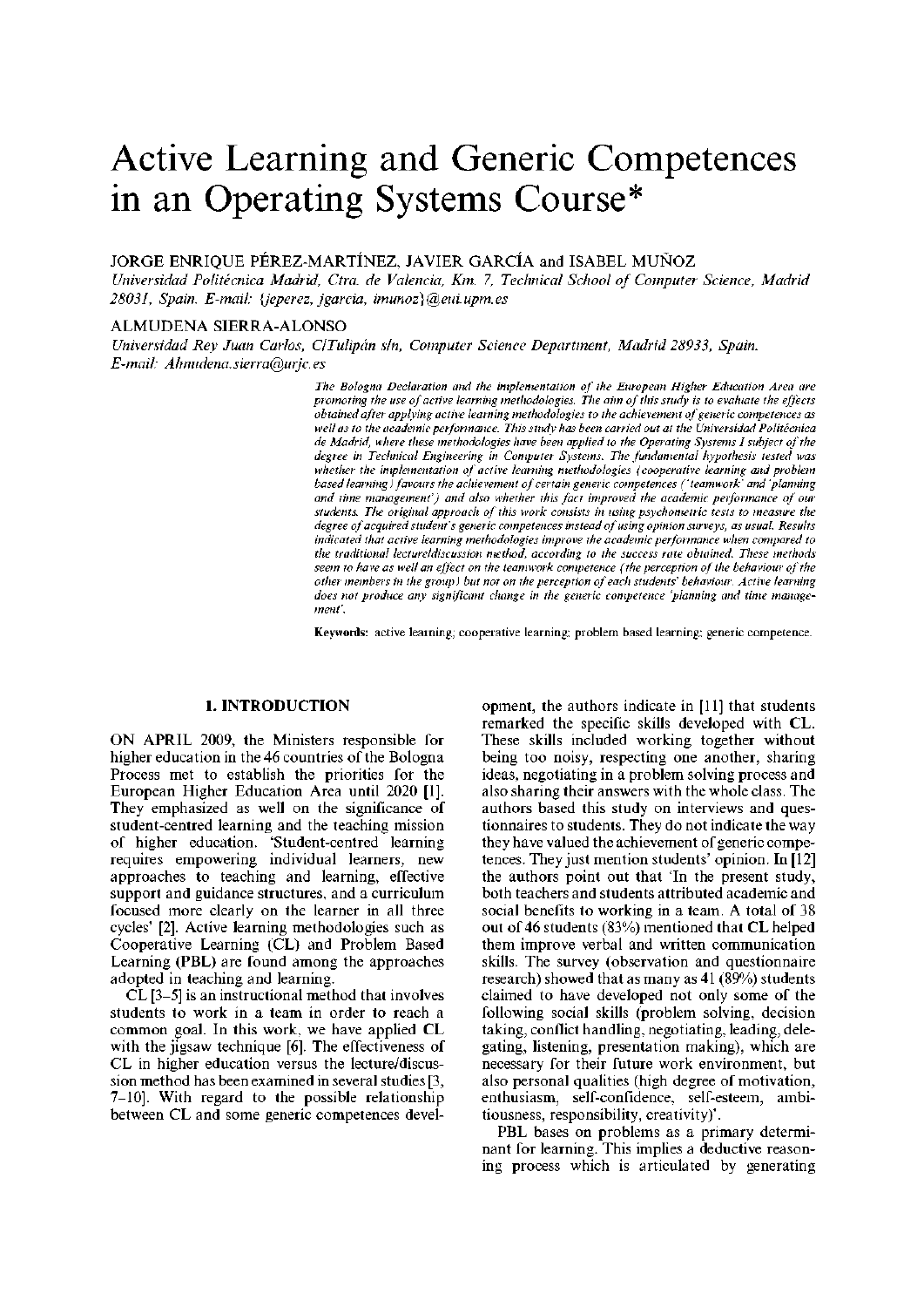hypothesis, facts, issues, strategies and tactics that are checked as the students move through the problem [13]. Different studies have shown a higher effectiveness of PBL over the lecture/discussion method [14-18]. PBL also plays an important role in the development of teamwork and communication skills [19-24] besides other generic competences [25-26]. In [24] the aim is to determine the opinions of tutors and students about the effectiveness of Problem-Based Learning in Dokuz Eylul University School of Medicine. A questionnaire with five-point Likert scale rating PBL outcomes was administrated to tutors and students. The questionnaire covered opinions about how PBL facilitates some skills such as gaining clinical reasoning, problem solving, communication, self-directed learning, gaining robust knowledge, gaining basic and clinical science knowledge and increasing intrinsic motivation of students. The main results point out that tutors and students had a positive opinion about PBL's effectiveness, although the ratings for gaining basic science knowledge were the lowest. We should highlight that these two last studies try to obtain directly impressions of students. This way, students are asked directly if they think that PBL is helpful to enhance some skills, but the authors do not try to measure the skills observed in students. In [25] the authors, using a questionnaire, come to the conclusion that most students considered that PBL was effective in promoting the development of problem-solving and teamworking skills and in fostering some attitudes such as respect for other people's opinion

The Educative Innovation Group DMAE-DIA [27] of the Universidad Politécnica de Madrid has been using active learning methodologies such as CL and PBL [28-31] for several years. This group is aimed at: 1) achieving a more active participation of students in the learning/teaching process; 2) improving students' academic performance by promoting specific competences and 3) promoting the development of generic competences. Precisely, one of the objectives of the European Higher Education Area is helping students to develop generic competences in line with their degree. These competences will be used during their professional practice. Some of them belong more specifically to one degree, but others can be achieved in most of the profiles; for instance, 'Planning and time management' or 'teamwork'. The latter competences can be developed by carrying out different tasks of teaching/learning, which have also been designed for the development of specific competences. Nevertheless, some of the generic competences need specific training programs to address skill gaps during the degree.

In this work, we present the experience of applying CL and PBL to an Operating System course of 159 students. The study is aimed at evaluating the effect which these active learning methodologies have on: 1) the academic performance and 2) the development of certain generic competences, specifically primary strategies related to studying behaviour (planning and time management) and teamwork. As far as we are concerned, no studies of this nature, which evaluate with objective measurement instruments the effect which CL and PBL have on the development of the two aforementioned generic competences, have been published. Hence the importance of this study. Therefore, studies which tackle the amount of generic competences acquired using verified and scientifically validated instruments such as the ones introduced in the current paper are needed. Besides, it is necessary to specify the influence that active learning methodologies have on the achievement of the generic competences stated before. The fact that nowadays each university in the European Higher Education Area is defining the level of competences that their graduates must achieve should be taken into account. As a quality management element, every university needs to know the degree in which their graduates have reached that level. To this end, the following hypotheses were contrasted:

*Hypothesis 1.* The proportion of success achieved by the students who follow active learning methods like CL and PBL will be significantly greater than that of the students who follow the traditional lecture/discussion method.

*Hypothesis 2.* When active learning methods (CL and PBL) are applied, students show an increase (from the beginning to the end of the course) in the generic competences of primary strategies which are related to studying behaviour (planning and time management) and teamwork.

This paper is organized as follows. Section 2 indicates the number of participants who have taken part in the project, the teaching practice developed and the way in which specific and generic competences were acquired. Section 3 presents how data design and analysis were measured and the study results. Finally, in Sections 4 and 5 we present the main conclusions and some limitations of this project.

# **2. METHOD**

# *2.1 Participants*

This study was carried out during the 2007/2008 academic year. Operating System I subject is a compulsory course taught in the 3rd semester of the Technical School of Computer Science (Universidad Politécnica de Madrid). Of the 316 total students enrolled in the course, 159 students, divided in four groups, attended active learning classes (CL and PBL) and 157, divided in three groups, attended traditional lecture/discussion classes. The age of the participants ranges from 20 to 62. The number of students who were older than 30 years was 16 (10.1%), 34 students (21.4%)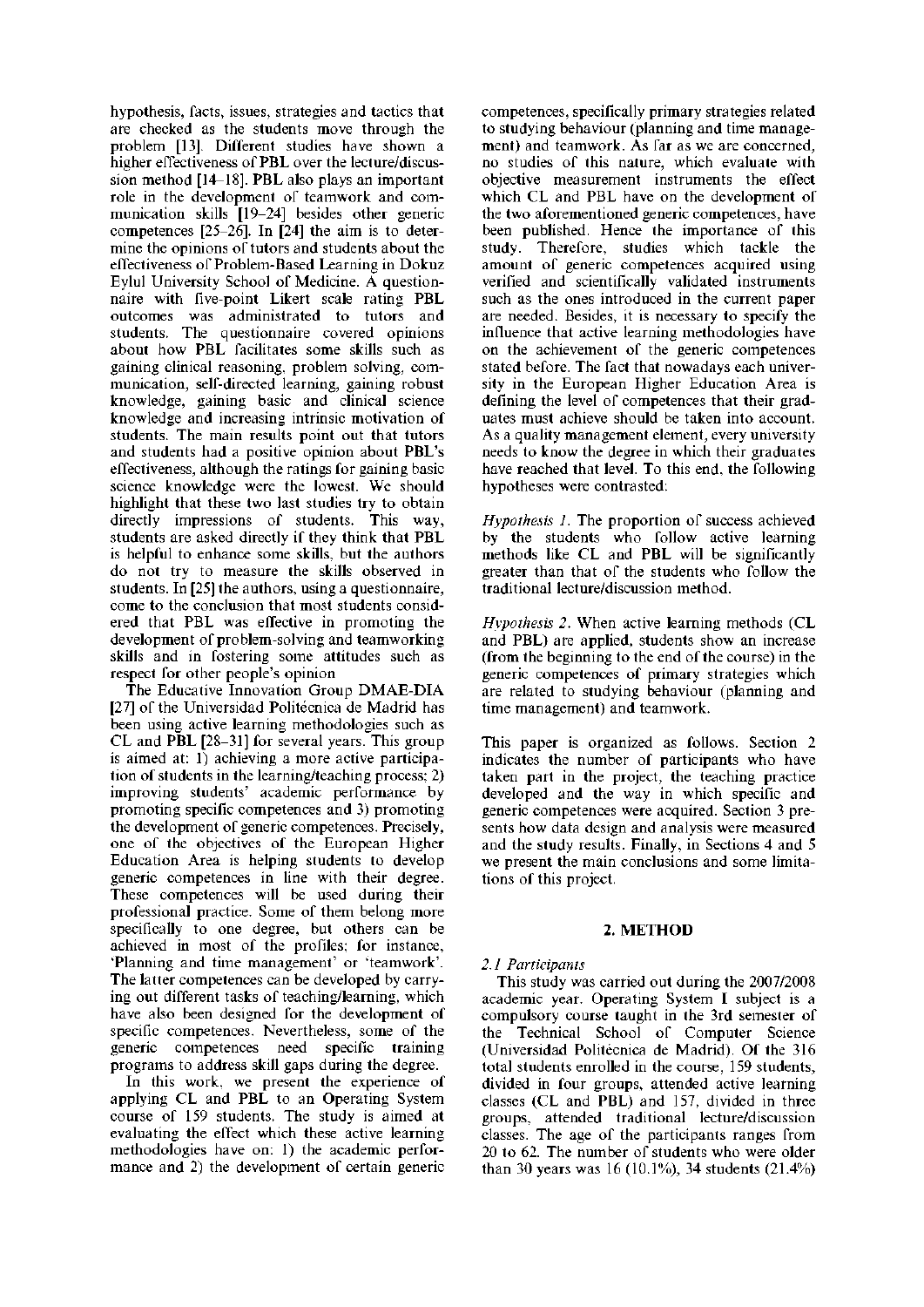were between 25 and 30 years, students under 25 added up 109 (68.5%). The average age was 24.61 years old. 87.4 % of students were male and 12.6% were female.

### *2.2 Procedure*

OSI is divided into five topics: Introduction, Process and Threads, Memory Management, Input/Output and File Systems. Students only had one reference book [32] in order to meet the topics as well as two other additional reference books [33-34]. During the academic year 2007/08, the first two topics were taught using CL, while the rest used PBL. Courses were aimed at 1) ensuring that students could understand theoretical knowledge; and 2) providing them with abilities to deal with new problems related to the modern basic concepts of operating systems (practice application and operative knowledge). The course developed along 15 weeks. A two-hour session was held weekly. Besides, during five of these weeks there was a two-hour practice session. Apart from these 40 hours of class work, students should invest over 80 additional hours of individual or group work so as to solve the problems raised by the professor and to study the material. Four activities were developed along the course: Lab exercises, CL, PBL and Test, which will be described below.

*Lab exercises.* Students had to do five lab exercises related to the subject topics. They used several simulators [35] during lab sessions. These sessions were carried out implementing CL with a jigsaw technique. Each session lasted 110 minutes. The lab instructor divided students ad hoc into groups of four in every lab session. Students were assigned a group randomly. The number of groups varied from 5 to 7 depending on the session. The first lab session consisted in a training session, where the instructor showed students CL following a jigsaw technique by using a problem about POSIX (Portable Operating System Interface) system calls. Simulators were used during the following four sessions. The manual of the simulator was divided into four parts and a different part was assigned to each member of the group. The proposed experiment could only be solved if all of the members worked together and shared with the rest the individual knowledge acquired about the simulator. The instructor gave each member 15 minutes to read the assigned part of the manual. Later, all the members joined the other students who had been assigned the same part of the manual. Afterwards, they gathered again in groups of four people, which are called 'expert groups'. Students met for 10 minutes in order to discuss and clear up doubts. Then, all the students returned to the initial configuration. For 5 minutes, each expert in a group taught the other members about the information learned. After 20 minutes time, the instructor gave the groups the problem to be solved. It had to be solved within 40 minutes. The solution of the problem needs information

from the four experts. The last 25 minutes of the session were used to discuss and debate.

*CL.* The CL unit, which covers topics 1 and 2, was made up of ten handouts (exercises). Among them, five had to be carried out individually and the rest (5) in the base group. Half of them (5) were done during class hours, while the other half were carried out after class. CL was implemented in each class and students were divided into groups of 4, referred to as base groups. The number of groups varied between 6 and a maximum of 9, depending on the classroom. These groups were not modified until the end of the course. Learning was carried out implementing CL with a jigsaw technique. For this activity, each member of the group had to prepare a topic of the syllabus after class hours, becoming this way an expert on that topic. Each expert task, explained in Moodle [36], consisted of studying certain concepts and solving problems related to them. The solution had to be submitted at the beginning of each class. Classes were divided into different phases. In the first phase, experts from the different groups who had been assigned the same topic got together so as to clear up doubts. During the second phase, the four members of each base group gathered and every expert explained to the rest of the group what he/ she had learnt. Once every member knew about the topics which his/her mates had learnt, the whole group was handed in a problem to be solved using the knowledge they had acquired; this took place during the third phase. The group had to submit the solution before the end of the class. A small debate about the different solutions submitted was held during the final phase, moderated by the professor,

*PBL.* The PBL unit, which covers topics 3 to 5, was made up of 15 handouts. Nine of them were carried out individually and the rest (6) were done with the base group. Six out of the 15 handouts were carried out during class hours and the other nine were done after class. The solution of each problem was reached following five phases: (A) Connecting with the problem; in this phase, the context of the problem was introduced and the doubts reached after reading the wording were cleared up. (B) Establishing an action plan, phase in which each group prepares the strategy to be followed in order to solve the problem in the following phase. (C) Dealing with the solution. (D) Showing the results; students not only created the documentation needed but also defended their solution with an oral explanation during this phase. (E) Abstracting the knowledge, to which end students drawn up a conceptual map after each subject was finished, in which they included all the knowledge acquired when solving a problem. Students had to study the different subjects of the syllabus on their own. Afterwards, the group tackled the phases to solve the problem which had been raised by the professor. In some occasions,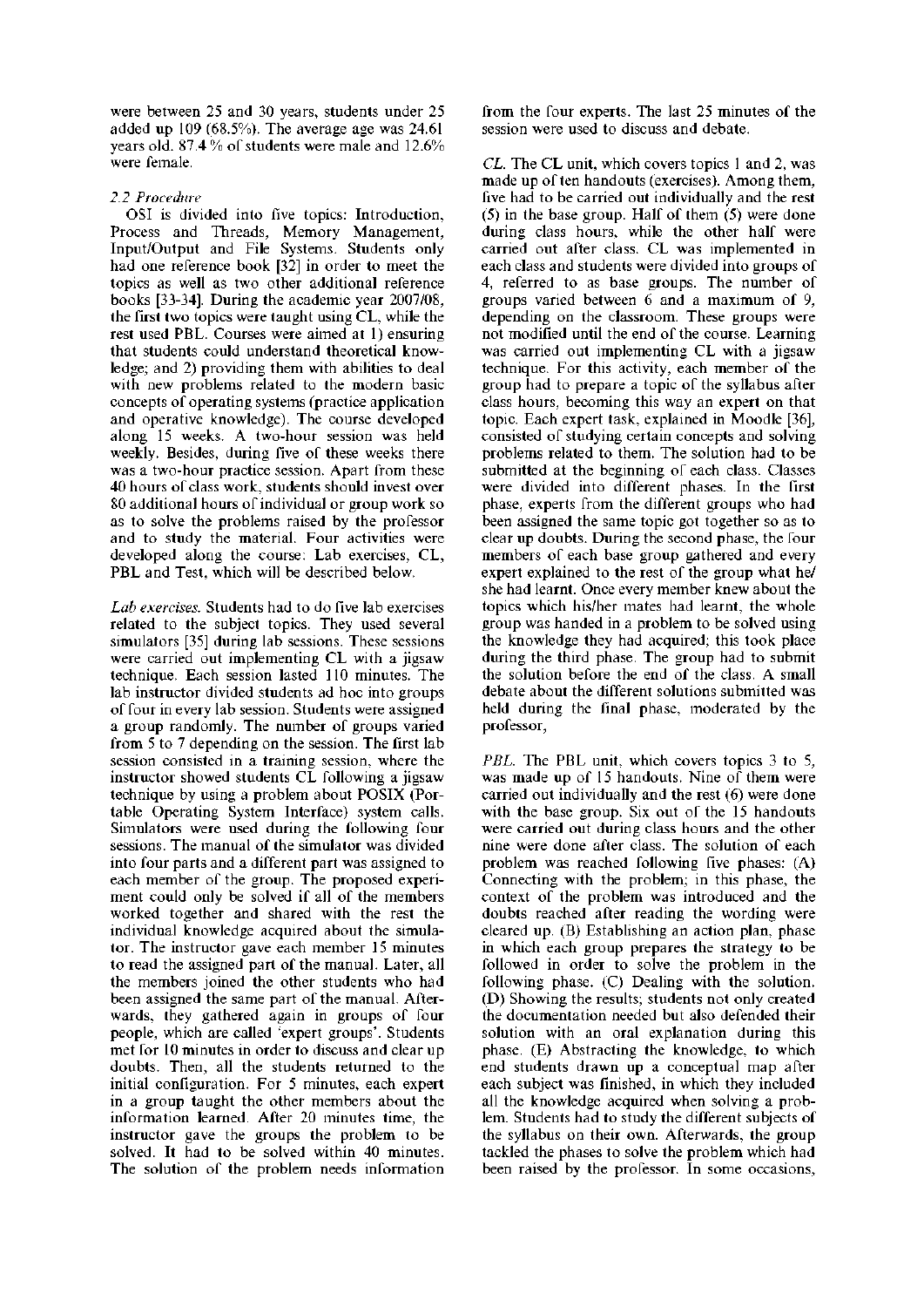phase A (Connecting with the problem) has been carried out in a debate held in the classroom, in which all the groups took part. A primary objective reached with the PBL methodology was that students could develop the skill to solve problems by themselves. For this, we started with complete case and teacher-directed problems progressing then to ill-structured and self-directed ones.

*Test.* Four tests were done during March, April and May. These tests were cumulative in the way that they covered the entire subject taught until the moment.

All the activities described before were assessed. The way how this assessment method took place is described in the next section. In addition, some questionnaires which evaluated two kinds of generic competences were completed both at the beginning and at the end of the course: primary strategies related to studying behaviour (planning and time management) and teamwork. In addition, at the end of the academic year, students responded to a survey of 21 questions, which was aimed at finding out the level of satisfaction reached by students with active learning methodologies (CL and PBL) and continuous assessment.

#### *2.3 Measurements and instruments*

Three different types of measurements were used: the ones corresponding to academic performance, those with regard to generic competences and the opinion survey answered by students.

*Academic performance.* A continuous assessment method was followed in order to evaluate the achievement of specific competences of the subject. As it is indicated above, the course was divided into four activity units, all of which can be evaluated: lab exercises, tests, CL and PBL. Every of the five lab exercises which students completed was assigned a maximum of four points (being 20 points the highest grade to be achieved). Four tests were done and each of them was assigned a maximum of 5 points (up to a total of 20 points). Each one of the 10 handouts submitted in the CL unit was assigned 2.5 points as a maximum (a total of 25 points). The 15 handouts of the PBL unit were assigned 35 points. In each handout, students provided information about the time spent completing it. Student final mark was made up of all the grades obtained in the four units (0-100). To pass the subject, the student had to obtain a minimum of 50 points, as well as at least a third of the total possible mark in each of the four units. A successful student is that who complies with these requirements.

*Generic Competences.*—The instruments used to measure the generic competences were two psychometric tests: Diagnóstico Integral del Estudio (DIE-3) [37] and Team Work Behaviour Questionnaire (TWBQ) [38]. DIE-3 was used to measure planning and time management competence, while TWBQ was used to measure teamwork competence. DIE-3 measures Primary Strategies (PS) related to studying behaviour of students. This test offers three scales of measuring. Scale 2, used in this work, is made up of twelve items with three possible answers each and assigns a total mark depending on the answer chosen. This scale measures different processes during the study, such as: pre-reading, marginal notes, highlighting, outlines, diagrams, conceptual maps, summaries and charts. Teamwork was evaluated according to a test which was created (TWBQ), which is based on twelve items used in [38]. Teamwork refers to the individual activities which contribute to team process. Interpersonal behaviours (conflict and problem solving, collaboration, communication) and management behaviours (assuming leadership, establishing goals, planning tasks, coordinating the other members in the group) are assessed. This test has two parts: one in which students have to assess their own ability, TWBQ (Self), and another in which they assess the ability of the group as a whole, TWBQ (Others). In each item (statement), participants have to evaluate their own behaviour or the other members' behaviour in terms of an appropriate behaviour, on a 7 points Likert-type scale (1= not at all;  $7$  = very much). The test gives each part a total grade.

*Opinion surveys.* Students responded a 21 question survey: 2 concerning the tests, 5 with regard to CL and PBL, 4 related to the assessment method and 10 in connection with other matters of the subject. Depending on the answer, students were assigned 1 to 5 point in each question. The questionnaire was responded by 113 students and was carried out during the penultimate week of the academic year.

## **3. DATA ANALYSIS AND RESULTS**

To analyse the relationship between active learning methods (CL and PBL) versus traditional lecture/discussion method and the level of specific competences reached, comparisons concerning the level of academic success reached were carried out. A 'z-test' was employed. The effect of active learning on the generic competences considered here—primary strategies which are related to studying behaviour (planning and time management) and teamwork—was examined by comparing the mean obtained in each generic competence measured both before and after active learning methods were implemented. A 't-test' for related measurements was used. In all these comparisons, a significance level of 0.05 was used. Analyses were performed with the SPSS 15.0 statistical package [39].

An amount of 159 students were registered during the academic year 2007/08, which followed active learning methods. Among them, 125 students followed the continuous assessment until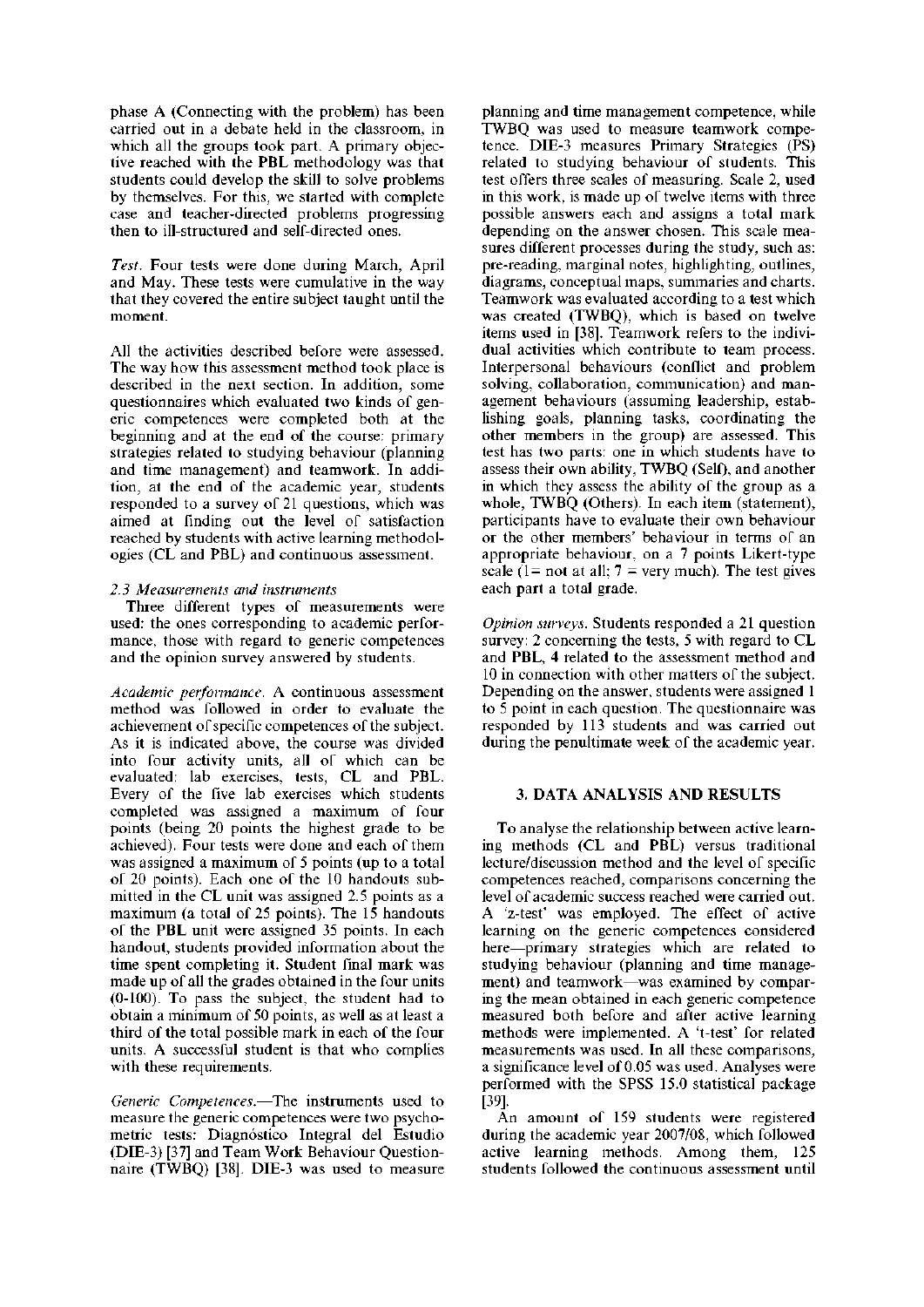

Fig. 1. Success rate by academic year.

the end of the course. Among these 125 students, 117 passed (success rate =  $73.58\%$ ) and 8 failed. From the 157 students who followed the traditional lecture/discussion method, 77 students passed (success rate  $= 49.04\%$ ). The success rate was calculated as the quotient between the numbers of students who passed the subject and the total of registered students.

In order to put these results into context, Fig. 1 shows data (percentages) about the success rate obtained in the subject from the academic year 2000/01 to 2007/08. The introduction of active learning methods has been gradually carried out since 2005/06, but it has not been applied to all the OSI groups. This figure separates the results obtained with traditional lecture/discussion method from those obtained with active learning. Moreover, continuous assessment was slowly introduced since the academic year 2005/06 just to those groups which followed active learning. Finally, in the last academic year (2007/08) CL and PBL were introduced to active learning groups during the whole course. From 2005/06 to 2007/ 08 a tendency towards change in the students' success rate from all the groups—both when the lecture/discussion method was followed and when active learning methods were applied—has been observed.

To test hypothesis 1, the success rate achieved by the groups which followed active learning methods during the academic year 2007/08 (73.58%) and by the ones which followed the traditional lecture/ discussion method (49.04 %) was compared. A statistically significant difference was found  $(z =$ 4.5,  $p = 0.0000$ . Thus, students following active learning methods present a higher success rate than those who follow a lecture/discussion method.

In order to analyze in great detail the mark assigned in the tasks carried out following CL and PBL, the average mark achieved was examined. Table 1 shows the mean and the standard

deviation for both (CL and PBL) on a 10-point total scale in order to compare results.

Students in CL obtained a mean of 7.2 out of 10 (18 points out of the 25 from the original scale) and an average of 6.13 points out of 10 (21.4 points out of 35) in PBL. As an average, marks were 10% higher following CL than following PBL. The difference between the means of the two different assessment types turned out to be statistically significant (t  $[120] = 7.953$ , p < 0.001).

The means and standard deviations of the measurements of the generic competences which were carried out at the beginning and at the end of the course are shown in Table 2. In order to test hypothesis 2, the means obtained in the generic competences at the beginning and at the end of the course were compared. A statistically significant difference was not found when comparing PS (DIE-3) means at the beginning (13.41) and at the end of the course (13.51) (t [78] =  $-0.277$ , p =

Table 1. Mean and Standard Deviation (SD) in CL and PBL

| <b>Evaluation Type</b> | Mean | SD   |
|------------------------|------|------|
| CL                     |      | 1.35 |
| PBL                    | 6.13 |      |

Table 2. Mean and Standard Deviation (SD) in generic competences at the beginning and at the end of the course

|                               | <b>Beginning</b> | End       |  |
|-------------------------------|------------------|-----------|--|
| Generic<br><b>Competences</b> | Mean (SD)        | Mean (SD) |  |
| $PS$ -(DIE-3)                 | 13.41            | 13.51     |  |
| (Studying behaviour)          | (3.719)          | (4.260)   |  |
| <b>TWBO</b>                   | 54.65            | 56.34     |  |
| (Self)                        | (12.501)         | (13.566)  |  |
| TWBO                          | 51.55            | 56.78     |  |
| (Others)                      | (11.085)         | (11.657)  |  |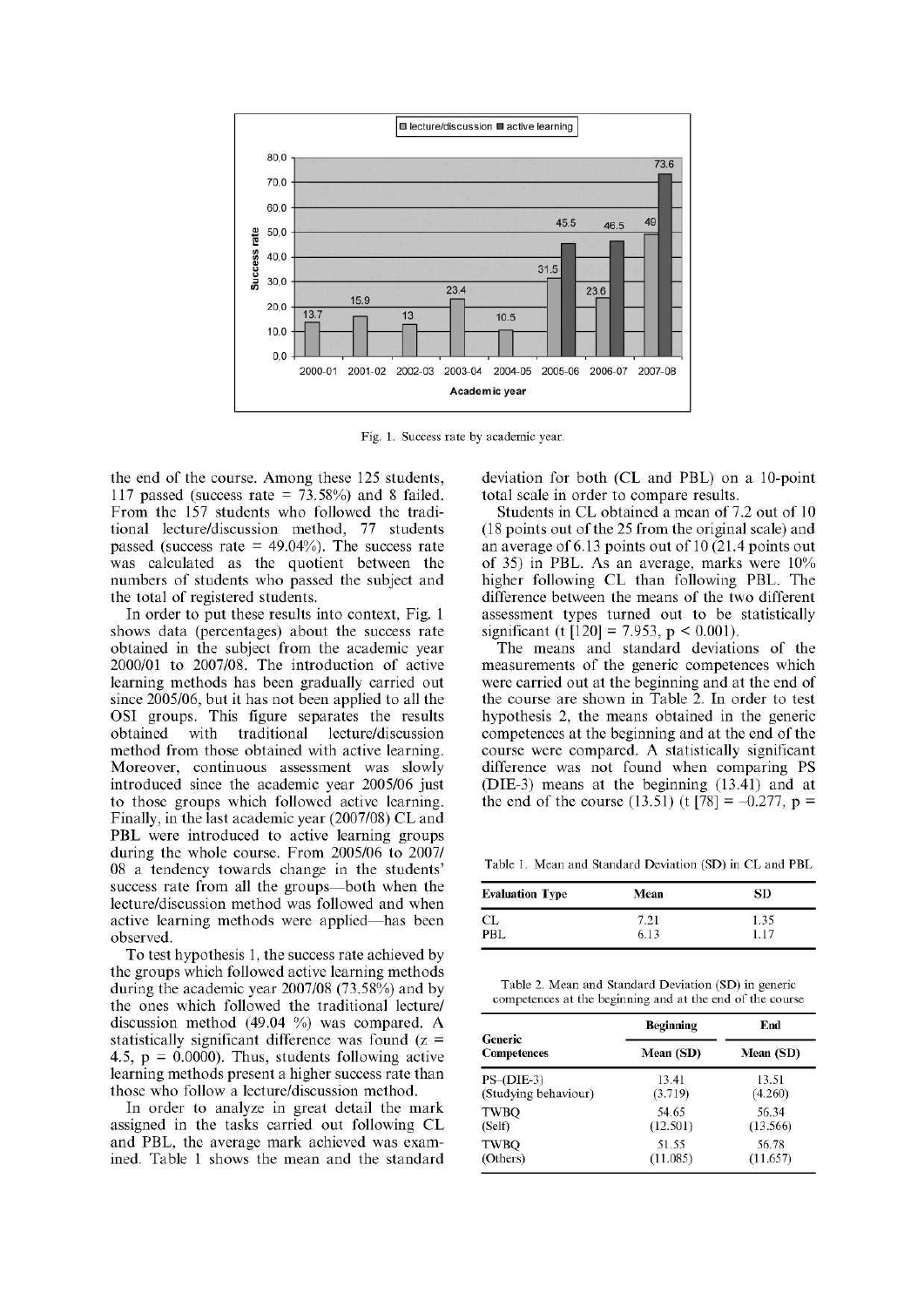0.782). Both means are below the population mean of Spanish university students [20].

There was an increase of the TWBQ (Self) mean at the end of the course (56.34) in relation to that of the beginning (54.65). Nevertheless, this difference is not statistically significant (t  $[78] = -1.201$ ,  $p = 0.233$ ). A statistically significant difference was found between the TWBQ (Others) means at the beginning (51.55) and the end (56.78), (t  $[76] =$  $-3.220$ ,  $p = 0.002$ ) of the academic year.

As in the comparison between TWBQ (Self) and TWBQ (Others), there was a statistically significant difference between both means obtained at the beginning (t [93] =  $-3.170$ , p = 0.002). However, at the end of the course this contrast disappeared (t [91 ]  $=-0.092$ , p = 0.927).

As far as the opinion surveys regarding the level of difficulty of the tests is concerned, it is important to note that 75.2% of the students considered the questions to be quite/very difficult. On the other hand, to the question 'In general, I think that CL and PBL methodologies have helped me understand and learn the concepts in depth', only 16 students (14.16%) quite/totally disagreed. Moreover, it is important to note that 68.16% of the students think that CL is an appropriate methodology in order to understand the subject, while 41.59% think the same about PBL. A total of 93.33% of the students surveyed considers the workload to be a lot or excessive regarding the amount of ECTS of the subject **(4).** 

#### **4. DISCUSSION**

In general, the introduction of continuous assessment and active learning since the academic year 2005/06 has remarkably improved students' academic performance. The success rate achieved with active learning and continuous assessment in 2007/08 overcame in a 24.6 the rate achieved with the traditional lecture/discussion method. These results lead us to confirm the first hypothesis formulated and coincide with the findings of other authors in [3, 7-10, 14-18]. It should be pointed out that this increase in the success rate entails an increase in the amount of time which students dedicate to the subject (a generally observed fact when active learning methodologies are applied), as we can deduce from the information given by students in each handout. These results coincide as well with the information given by students in the survey, as we can see at the end of section 3. We should wonder if this level of success will be maintained when these kind of teaching/learning methodologies are applied to the rest of subjects. Students will have to make a greater effort from their current 30 weekly hours to 50 hours when new study plans come into effect in September 2010.

A detailed analysis about students' performance carried out in different tasks shows that the lower marks were obtained in the test unit. Students found the tests difficult, as we can tell from the surveys which they responded at the end of the course (although we have detected a slight improvement in the two last academic years). The general opinion about the level of these tasks is the same as the one obtained when traditional learning methodologies are applied. These difficulties and the low performance could be related to the low level reached in the Primary Strategies, which are connected with study behaviour measurements in (DIE-3) [37].

Results regarding study behaviour—more specifically, with concern to primary strategies—show a level which is lower that the one in the normative group they belong to. No differences between the beginning and end of the course were found. Both means (at the beginning and end) are below the population mean for Spanish university students [37]. This suggests that the strategies followed by our students should improve in order to organise better their study habits and perform consequently at a higher level on the tests which assess the knowledge acquired and the specific competences of the subject. A possible way of achieving this improvement would be to instil this aspect into students' habits.

As far as students' perception of their ability to work in a group is concerned, the results of the TWBQ (means and standard deviations) coincide with the means and the standard deviation obtained by other authors in similar tests [38]. An improvement in the perception of individual and group ability is observed from the beginning of the course to the end. Although this improvement is not statistically significant for TWQB (Self), it is for TWQB (Others). Consequently, it would seem that after working with CL and PBL, students consider their classmates to be more able to work in a team, but there is no change in the perception of their own capability. It should be noted that in this study, the ability to work in a group at an individual—not group—level has been evaluated, taking into consideration the opinion of the different members of the group  $[40-41]$ . Otherwise, the comparisons between TWBQ (Self) and TWBQ (Others) made at the beginning and end of the course suggest that at first, students consider themselves more capable of working in group than their classmates, but this difference disappears at the end of the course, when they see their classmates as capable as well. This information allows us to partially confirm hypothesis 2, in which significant differences in the TWBQ (Others) between the beginning and end of the course were observed, but not between the means in the TWBQ (Self). On the other hand, no difference between the two means (beginning and end) was detected for studying behaviour.

Finally, it is worth explaining the academic performance variations observed when applying the lecture/discussion model from 2004-05 to 2007-08. In the lecture/discussion methodology, the assessment is based on a final exam which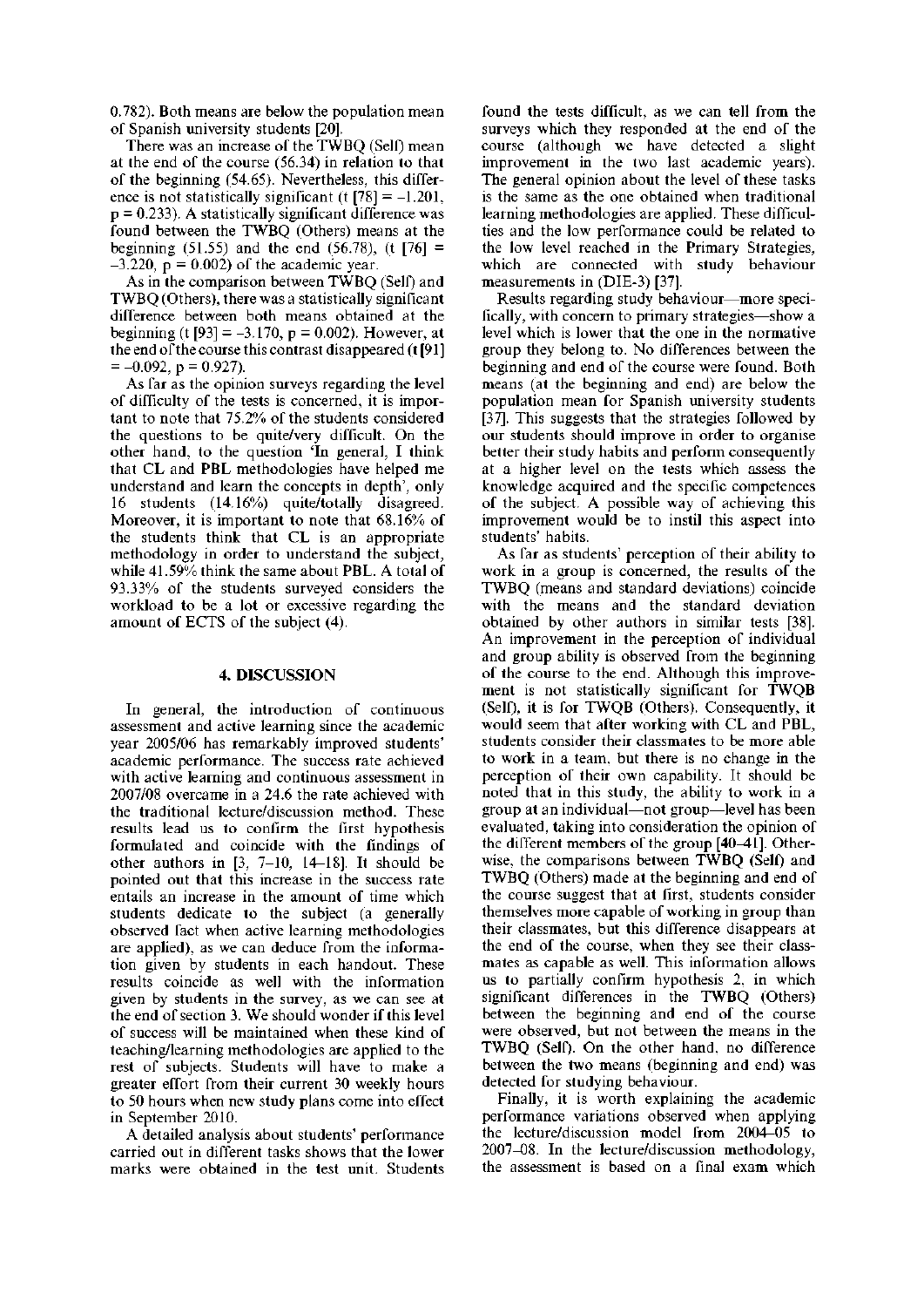covers most of the final mark. This written test consists of two parts: a theory test and the resolution of two complex problems. Although the theory parts produce more or less constant results along the years, we have observed that there are great differences in the results obtained from problems resolution depending on the difficulty of the problems given to the students each year. A small variation on the difficulty of problems can produce great variation on the results obtained by students. This fact explains the variations from year to year in the results of lecture/discussions that are especially significant in the last year. Furthermore, it represents an important drawback of the final evaluation if we compare it with continuous assessment.

#### **5. CONCLUSIONS**

The results obtained both in the average marks and in the survey responded by students show that students work better with CL than with PBL, as it is indicated in section 3. This difference is supposed to be due to the level of maturity of students. PBL begins with complete case and teacher-directed problems and extends to ill-structured and self-directed ones. From the first level of PBL it can be detected that students find serious problems when it comes to dealing with the exercises. This methodology is probably more suitable in a final-year class than during the second course. A reason for this greater performance with CL and the jigsaw technique could be that this methodology guides students in a better way: it indicates them what and how to study, as

well as the intensity of study (the amount of hours).

We find several reasons that can explain the results of the low differences observed in TWBQ tests. First, a semester may be a very short time between the measures before and after using the methodologies. Second, it is possible that the methodologies alone do not improve the generic competences that we studied. We conclude that students need some specific preparation on 'study techniques' and 'team work' before using them for active learning methodologies. Finally, more study time of the group work would be required in order to find more significant changes in the individual perception of teamwork competence. In the next years, we will study the possibility of including some seminars to guide students in the development of generic competences. Besides, we will program the competence measures to see students' progress along several years.

With regard to the objectives proposed, one limitation of this project is that the participants are university students of the Technical School of Computer Science and therefore they do not constitute a representative sample of the population of university students. That is why the results obtained should be interpreted within this context. On the other hand, learning methods were not assigned randomly to the groups. These factors should be taken into account in a future research. Concerning teamwork competence, students' perceptions should be related to the observed behaviour in class and the efficiency when solving problems [40] in a future research.

*Acknowledgments*—This research has been partially supported by the Universidad Politécnica de Madrid under project IE09611042.

#### **REFERENCES**

- 1. Bologna Process. Bologna+10 Ministerial conference, <http://www.ond.vlaanderen.be/hogeronderwijs/> bologna/, Accessed 30 December 2009.
- 2. Leuven/Louvain-la-Neuve Communique. The Bologna process 2020—The European Higher Education Area in the new decade, <http://www.ond.vlaanderen.be/hogeronderwijs/bologna/> conference/documents/Leuven\_Louvain-la-Neuve\_Communiqué\_April\_2009.pdf, Accessed 30 December 2009.
- 3. D. W. Johnson, R. T. Johnson and K. A. Smith, *Active learning: Cooperation in the college classroom* (2nd ed.), Interaction Book Co, Edina, MN, 1998.
- 4. R. M. Felder and R. Brent, Cooperative learning in technical courses: procedures, pitfalls, and payoffs, 1994, Available on http://www4.ncsu.edu/unity/lockers/users/f/felder/public/Papers/ Coopreport.html, Accessed 30 December 2009.
- 5. The Cooperative Learning Center at the University of Minnesota, [http://www.co-operation.org,](http://www.co-operation.org) Accessed 30 December 2009.
- 6. Jigsaw classroom, [http://www.jigsaw.org/overview.htm,](http://www.jigsaw.org/overview.htm) Accessed 30 December 2009.
- 7. D. W. Johnson, R. T. Johnson and M. B. Stanne, *Cooperative Learning Methods: a Meta-Analysis,*  University of Minnesota Press, Minneapolis, MN, 2000.
- 8. R. M. Felder and R. Brent, Effective strategies for cooperative learning, *Journal of Cooperation & Collaboration in College Teaching,* 10(2), 2001, pp. 69-75.
- 9. P. T. Terenzini, A. F. Cabrera, C. L. Colbeck, J. M. Párente and S. A. Bjorkland, Collaborative learning vs. lecture/discussion: student's reported learning gains, *Journal of Engineering Education,*  90(1), 2001, pp. 123-130.
- 10. U. Simsek, The Effects of Animation and Cooperative Learning on Chemistry Students' Academic Achievement and Conceptual Understanding about Aqueous Solutions, *World Applied Sciences Journal,* 7(1), 2009, pp. 24-33.
- 11. V. Galván-Carlan, R. Rubin and B. M. Morgan, Cooperative Learning, Mathematical Problem Solving, and Latinos. *International Journal for Mathematics Teaching and Learning,* June 2005.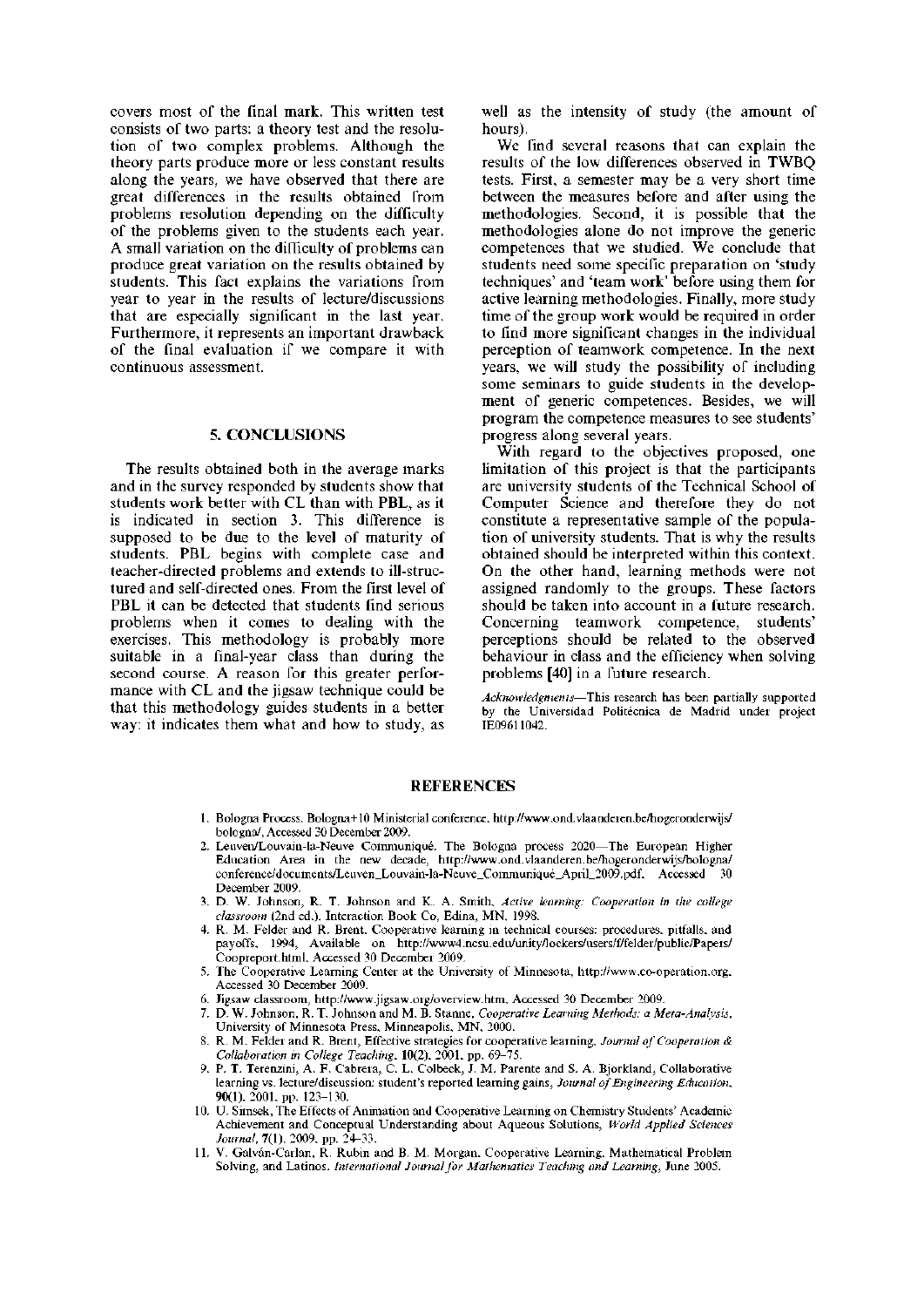- 12. S. Statkeviciene and G. Klimoviene, Using Cooperative Learning to Develop Language Competence and Social Skills, *Studies About Languages,* 8, 2006, pp. 77-83.
- 13. N. Dabbagh and D. Jonassen, Assessing a problem-based learning approach to an introductory instructional design course: A case study, *Performance Improvement Quarterly,* 13(3), 2000, pp. 3- 27.
- 14. N. Capon and D. Kuhn, What's so good about problem-based learning?, *Cognition and Instructions,* **22(1),** 2004, pp. 61-79.
- 15. K. Hoffman, M. Hosokawa, R. Jr. Blake, L. Headrick and G. Johnson, Problem-based learning outcomes: ten years of experience at the University of Missouri-Columbia School of Medicine, *Academic Medicine,* 81, 2006, pp. 617-625.
- 16. B. Raucent, B. Galand, M. Frenay, A. Laloux, E. Milgrom, C. Vander Borght and P.Wouters, Is active learning more efficient than traditional learning?, *Research and practice of active learning in engineering education,* E. de Graaf, G. Saunders-Smits and M. Nieweg (eds), Amsterdam University Press, 2005, pp. 27-35.
- 17. G. Moore, B. Raucent, A. Hernandez, B. Bourret and D. Marre, What can teachers learn from what students say about PBL?, *Fifth international workshop on Active Learning in Engineering Education,* Amsterdam: the Netherlands, June 8-9, 2005.
- 18. D. Ramírez-Hernández and N. León-Rovira, Active learning in Engineering: Examples at Tecnológico de Monterrey in México, *Research and practice of active learning in Engineering Education,* 2005, pp. 56-62.
- 19. J. Bentley, *Testing introduction to Business Systems Development: A problem based learning approach* (Working Paper 2000/7), Victoria University of Technology, Melbourne: AU, 2000.
- 20. T. Greening, Scaffolding for success in PBL, *Medical Education* Online 3(4), 1998, <http://> [www.med-ed-online.org/f0000012.htm,](http://www.med-ed-online.org/f0000012.htm) Accessed 30 December 2009.
- 21. J. Lovie-Kitchin, Problem-based learning in Optometry, *The challenge of problem-based learning,*  D. Boud and G. Feletti (eds), London, 1998, pp. 203-210.
- 22. M. Peterson, Skills to enhance problem based learning, *Medical Education* Online 2(3), 1997,<http://> [www.med-ed-online.org/f0000009.htm,](http://www.med-ed-online.org/f0000009.htm) Accessed 30 December 2009.
- 23. V. Briigemann, H. van Brummelen, J. Melkert, A. Kamp, B. Reith, G. Saunders-Smits and B. Zandbergen, An example of active learning in Aerospace Engineering, *Research and practice of active learning in Engineering Education,* E. de Graaf, G. Saunders-Smits and M. Nieweg (eds), Amsterdam University Press, 2005, pp. 156-163.
- 24. B. Musal, C. Taskiran and A. Kelson, Opinions of Tutors and Students about Effectiveness of PBL in Dokuz Eylul University School of Medicine, *Medical Education* Online 8(16), 2003, Available from [http://wwwmed-ed-online.org,](http://wwwmed-ed-online.org) Accessed 30 December 2009.
- 25. L. R. de Camargo Ribeiro and M. G. Nicoletti Mizukami, Student Assessment of a Problem-Based Learning Experiment in Civil Engineering Education, *Journal of Professional Issues in Engineering Education & Practice,* **131(1),** 2005, pp. 13-18.
- 26. E. Asyali, Y. Zorba and S. Nas, *Adaptation of Problem-Based Learning Method to Requirements of STCW Convention,* Proceedings of the 4th IAMU General Assembly, Dokuz Eylul University School of Maritime Business and Management Kaynaklar Campus, Izmir, TURKEY, 2003.
- 27. DMAE-DIA Education Innovation Group, [http://c3po.eui.upm.es/dmae/dmaeing.html.](http://c3po.eui.upm.es/dmae/dmaeing.html)
- 28. J. E. Pérez-Martínez, J. Garcia and I. Muñoz, *Cooperative Learning in Operating Systems Laboratory,* Proceedings of the 13th ACM-SIGCSE Annual Conference on Innovation and Technology in Computer Science Education (ITiCSE 2008), Madrid: Spain, 30 June-2 July, 2008.
- 29. J. Garcia Martin, *Cooperative Learning to Support the Lacks of PBL,* Proceedings of the 14th ACM-SIGCSE Annual Conference on Innovation and Technology in Computer Science Education (ITiCSE 2009), Paris: France, July 3-8, 2009.
- 30. J. E. Pérez-Martínez, J. García, I. Muñoz, A. Sierra-Alonso and P. López, Cooperative Learning vs. Project Based Learning, *IEEE Educon 2010 Conference,* Madrid: Spain, 14-16 April, 2010.
- 31. J. Garcia, P. Manzano, J. E. Pérez-Martínez, F. Rodriguez and C. M. Alcover, Measuring the influence of active learning (CL and PBL) in students' generics competences, *International Conference: Visions, challenges and strategies for problem based learning,* Aalborg: Denmark, 4-6 May, 2010.
- 32. A. S. Tanenbaum, *Modern Operating Systems* (2nd ed.), Prentice Hall, Upper Saddle River: NJ, 2001.
- 33. W. Stallings, *Operating Systems: Internals and Design Principles* (5th ed.), Addison-Wesley/Prentice Hall, 2005.
- 34. A. Silberschatz, P. Galvin, G. Gagne, *Operating System Concepts* (7th ed.), John Wiley & Sons, 2004.
- 35. S. Robbins, Simulators for Teaching Computer Science, [http://vip.cs.utsa.edu/simulators.](http://vip.cs.utsa.edu/simulators)
- 36. J. Cole, *Using Moodle,* O'Reilly, Sebastopol, CA, 2005.
- 37. M. Pérez Avellaneda, E. Rodríguez Corps, M. N. Cabezas Fernández and A. PoloMingo, *DIE-3. Diagnóstico Integral del Estudio,* TEA Ediciones S.A., Madrid, 1999.
- 38. K. Tasa, S. Taggar and G. H. Seijts, The development of collective efficacy in teams: A multi-level and longitudinal perspective, *Journal of Applied Psychology,* 92, 2007, pp. 17-27.
- 39. SPSS, *SPSS 15.0,* SPSS Inc, Chicago, IL, 2006.
- 40. G. H. Seijts, G. P. Latham and G. Whyte, Effect of self- and group efficacy on group performance in a mixed-motive situation, *Human Performance,* 13, 2000, pp. 279-298.
- 41. S. Taggar and T. C. Brown, Problem-solving team behaviours: Development and validation of BOS and a hierarchical factor structure, *Small Group Research,* 32, 2001, pp. 698-726.

**Jorge Enrique Pérez-Martínez** obtained a B.S. in Computer Science from Universidad Carlos III de Madrid in 1999 as well as a Ph.D. at the Universidad Politécnica de Madrid in 2004. He has worked as a Secretary of the School of Information Technology at the